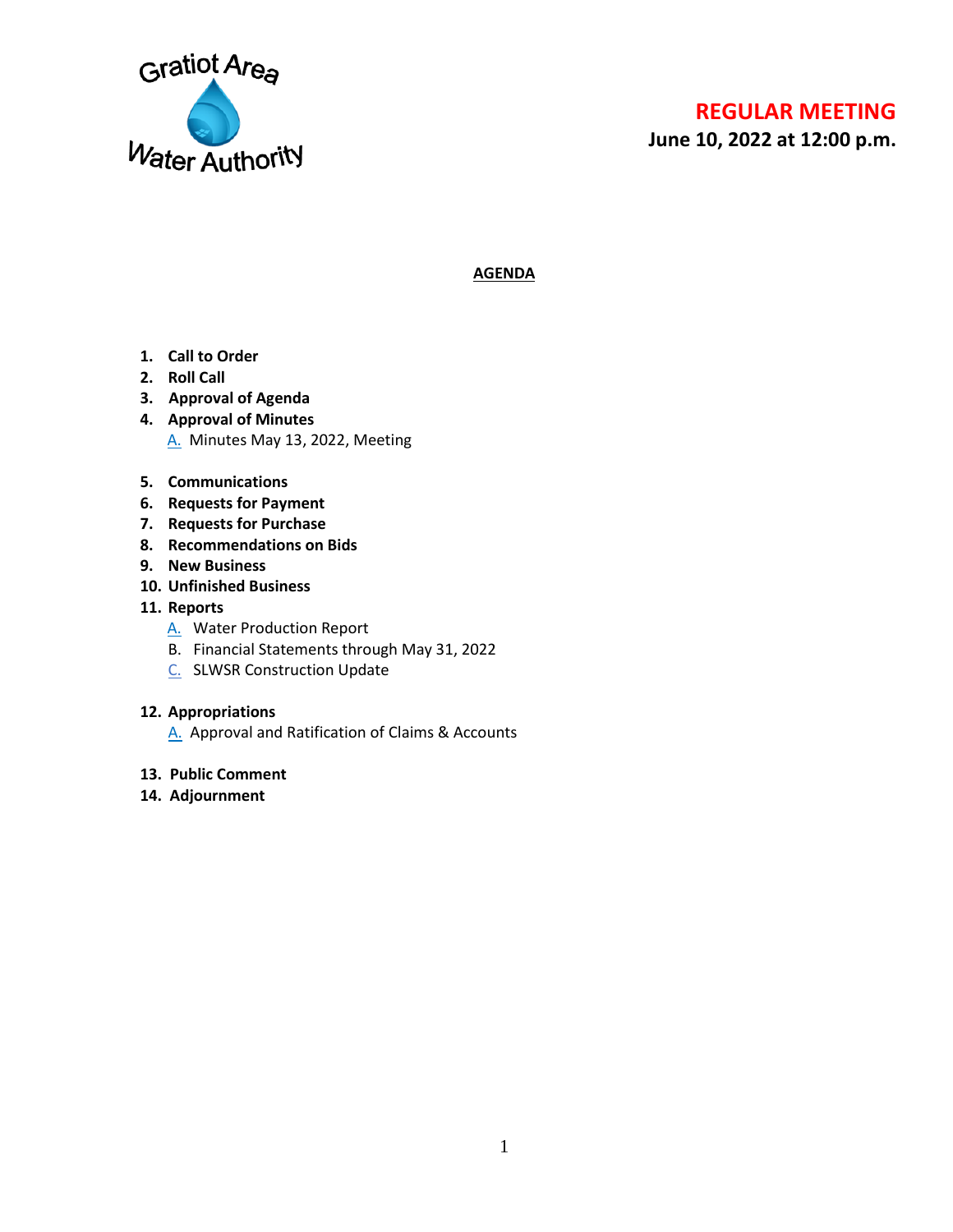<span id="page-1-0"></span>A regular meeting of the Gratiot Area Water Authority was held at the Alma Public Library and called to order at 12:04 p.m. by Chairman Kurt Giles. A quorum of the Authority Board was present.

#### *Roll Call*

Authority Board members present: Kurt Giles, Aeric Ripley, Roxann Harrington, and Bill Leonard. Authority Board members absent: Tom Reed and Jim Wheeler. Others present: Dave Ringle and Keith Risdon.

#### *Approval of Agenda*

**Motion by Authority Member Harrington, seconded by Authority Member Leonard, to approve the Agenda. Motion carried with a roll call vote.** 

**Aye: Giles, Ripley, Harrington and Leonard.**

**Nay: Reed and Wheeler.**

#### *Approval of Minutes*

**Motion by Authority Member Ripley, seconded by Authority Member Harrington, to approve the minutes of April 8, 2022, as amended. Motion carried with a voice vote.**

**Aye: Giles, Ripley, Harrington and Leonard.**

**Nay: Reed and Wheeler.**

# *Communications*

*Requests for Payment & Purchase Recommendations on Bids New Business Unfinished Business*

#### *Reports*

Chairman Giles offered discussion on the April Water Production Report. He mentioned it looked like the water consumption was back to normal after last months excess flow from the Central Michigan Correctional Facility.

Chairman Giles reviewed the Financial Statements through April 30, 2022. No comments or suggestions were offered.

Chairman Giles reviewed and commented on the email update from John Willemin of Fishbeck, Thompson, Carr & Huber regarding the SLWSR project. The Isabella Corporation is working on the submittals for Well 12. They are waiting on confirmation for delivery of supplies before they schedule the start of the work. They don't expect to do any piping work until August and will focus on the well house for now. The well abandonment project is out for bids now and will be opening them May 26 at the St. Louis City Hall.

**Motion by Board Member Harrington, seconded by Board Member Leonard, to receive the April Water Production Report, April Financial Statements, and SLWSR Construction Update. Motion carried with a voice vote.**

**Aye: Giles, Ripley, Harrington and Leonard.**

**Nay: Reed and Wheeler.**

#### *Appropriations*

**Motion by Board Member Ripley, seconded by Board Member Harrington, to approve and ratify the claims and accounts for April 2022 in the amount of \$33,763.26. Motion carried with a voice vote. Aye: Giles, Ripley, Harrington and Leonard.**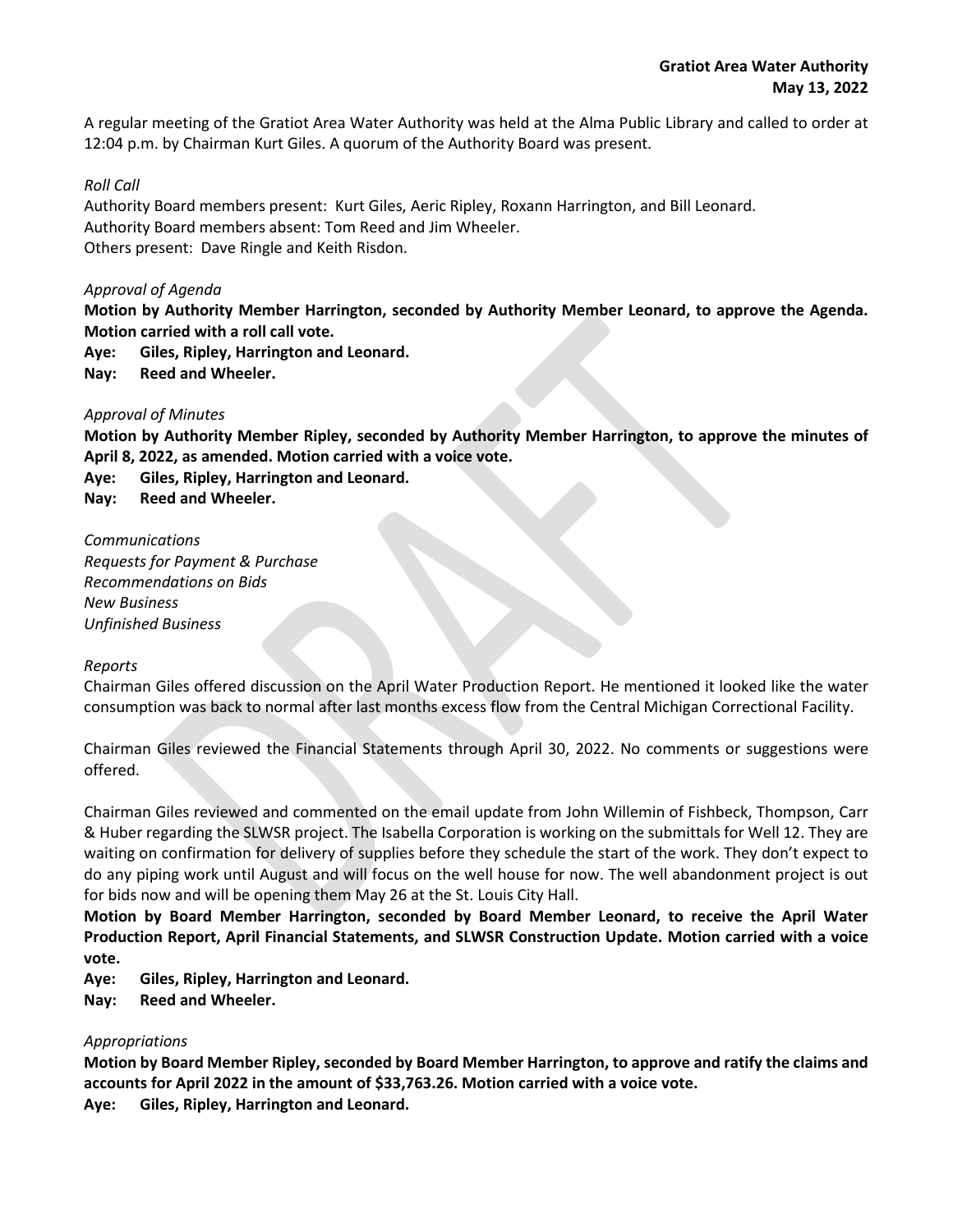#### **Nay: Reed and Wheeler.**

## *Public Comment*

## Adjournment

**Motion by Board Member Ripley, seconded by Board Member Harrington, to adjourn the meeting. Chairman Giles adjourned the meeting at 12:15 p.m.**

| Kim Fellows, Recording Secretary | Date of Approval |
|----------------------------------|------------------|
|                                  |                  |
|                                  |                  |
|                                  |                  |
|                                  |                  |
|                                  |                  |
|                                  |                  |
|                                  |                  |
|                                  |                  |
|                                  |                  |
|                                  |                  |
|                                  |                  |
|                                  |                  |
|                                  |                  |
|                                  |                  |
|                                  |                  |
|                                  |                  |
|                                  |                  |
|                                  |                  |
|                                  |                  |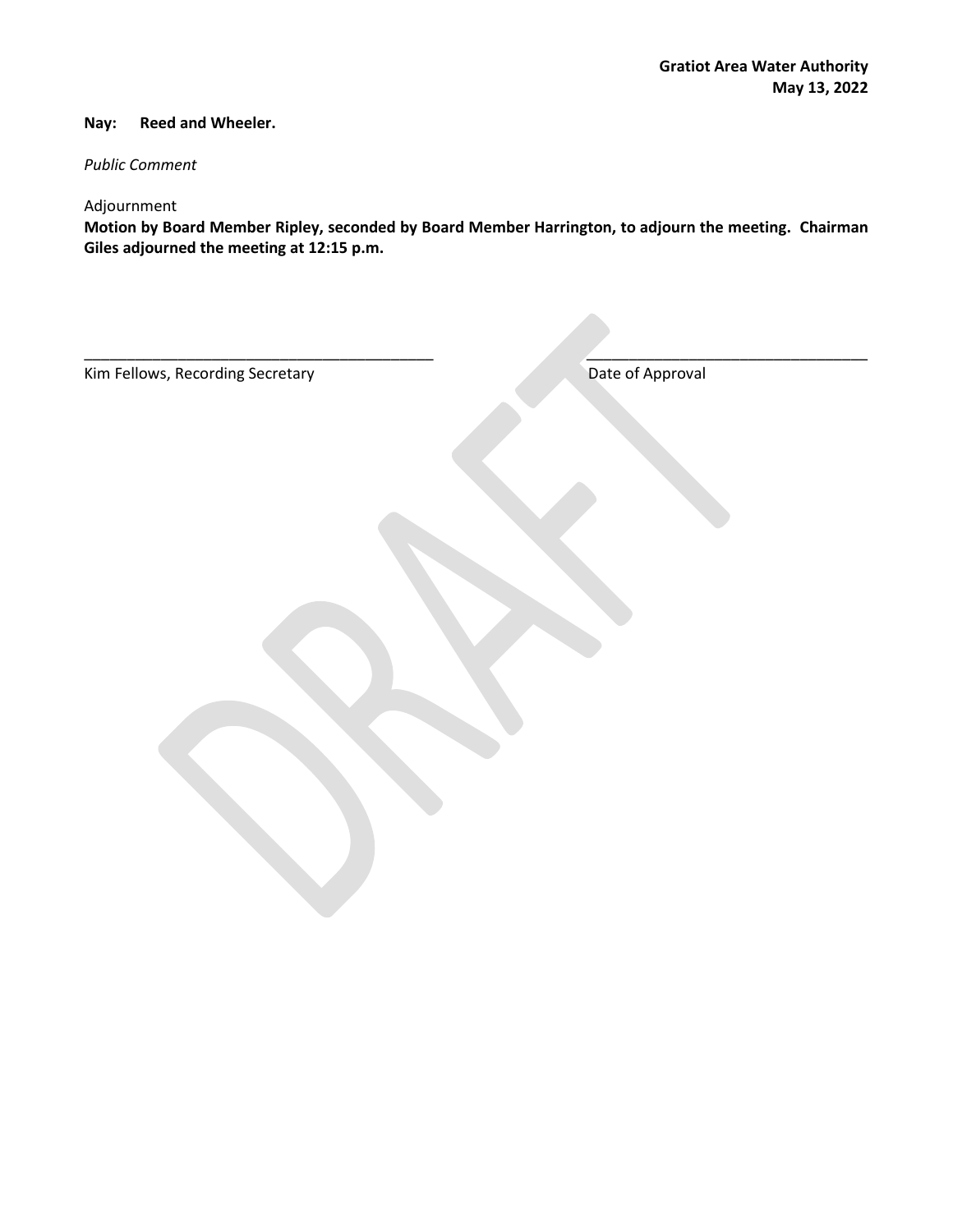<span id="page-3-0"></span>

|                               |                |                                         |        |                   | <b>GAWA Water Production/Consumption Records - F.Y. 2022</b> |                                    |                               |                               |
|-------------------------------|----------------|-----------------------------------------|--------|-------------------|--------------------------------------------------------------|------------------------------------|-------------------------------|-------------------------------|
|                               |                | <b>Water Authority Plant Production</b> |        |                   |                                                              | <b>St. Louis Water Consumption</b> | <b>Alma Water Consumption</b> |                               |
|                               | Water          | Internal                                |        | <b>Water</b>      | Meter No. 1                                                  | Meter No. 2                        | <b>Total</b>                  |                               |
|                               | <b>Pumpage</b> | <b>Consumption</b>                      |        | <b>Production</b> | (MG)                                                         | (MG)                               | <b>Consumption</b>            |                               |
|                               | (MG)           | (MG)                                    |        | (MG)              | Cheesman                                                     | <b>Michigan</b>                    | (MG)                          | <b>Total Consumption (MG)</b> |
| Jul                           | 51.713         | 2.534                                   |        | 49.179500         | 11.9703                                                      | 9.9833                             | 21.9536                       | 27.2259                       |
| Aug                           | 55.892         | 2.526                                   |        | 53.366300         | 11.7381                                                      | 9.9867                             | 21.7248                       | 31.6415                       |
| <b>Sep</b>                    | 46.085         | 2.191                                   |        | 43.893300         | 10.4337                                                      | 9.5335                             | 19.9672                       | 23.9261                       |
| Oct                           | 43.353         | 1.887                                   |        | 41.465600         | 11.2433                                                      | 8.9265                             | 20.1698                       | 21.2958                       |
| <b>Nov</b>                    | 41.695         | 2.135                                   |        | 39.559900         | 9.6543                                                       | 9.6610                             | 19.3153                       | 20.2446                       |
| <b>Dec</b>                    | 42.801         | 2.355                                   |        | 40.446100         | 10.8868                                                      | 9.3527                             | 20.2395                       | 20.2066                       |
| Jan                           | 43.668         | 2.204                                   |        | 41.464700         | 10.9630                                                      | 8.9955                             | 19.9585                       | 21.5062                       |
| Feb                           | 41.017         | 2.106                                   |        | 38.911100         | 9.5630                                                       | 9.9185                             | 19.4815                       | 19.4296                       |
| <b>Mar</b>                    | 49.601         | 2.670                                   |        | 46.931300         | 12.0100                                                      | 13.8264                            | 25.8364                       | 21.0949                       |
| Apr                           | 40.941         | 1.978                                   |        | 38.963200         | 8.7479                                                       | 10.2562                            | 19.0041                       | 19.9591                       |
| <b>May</b>                    | 46.100         | 2.428                                   |        | 43.671800         | 10.5501                                                      | 10.2111                            | 20.7612                       | 22.9106                       |
| Jun                           |                | 0.000                                   |        |                   |                                                              |                                    | 0.0000                        | 0.0000                        |
| <b>Total Year to Date</b>     | 502.866        | 25.013                                  |        | 477.852800        | 117.7605                                                     | 110.6514                           | 228.4119                      | 249.4409                      |
| Avg. Monthly (MG)             | 43.44          |                                         | 20.765 |                   |                                                              | 22.676                             |                               |                               |
| <b>Percent of Consumption</b> | 100.00%        |                                         |        | 47.80%            |                                                              |                                    | 52.20%                        |                               |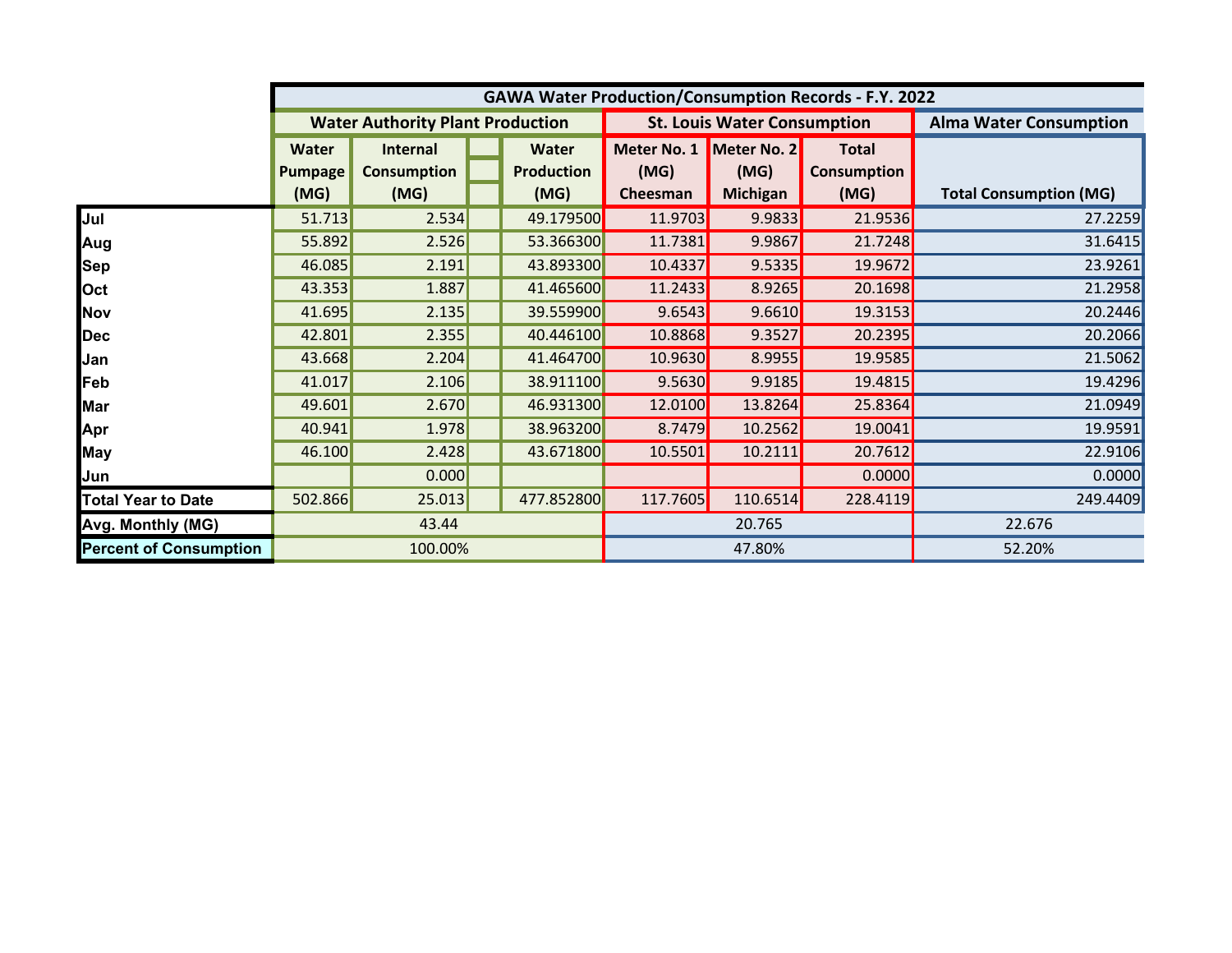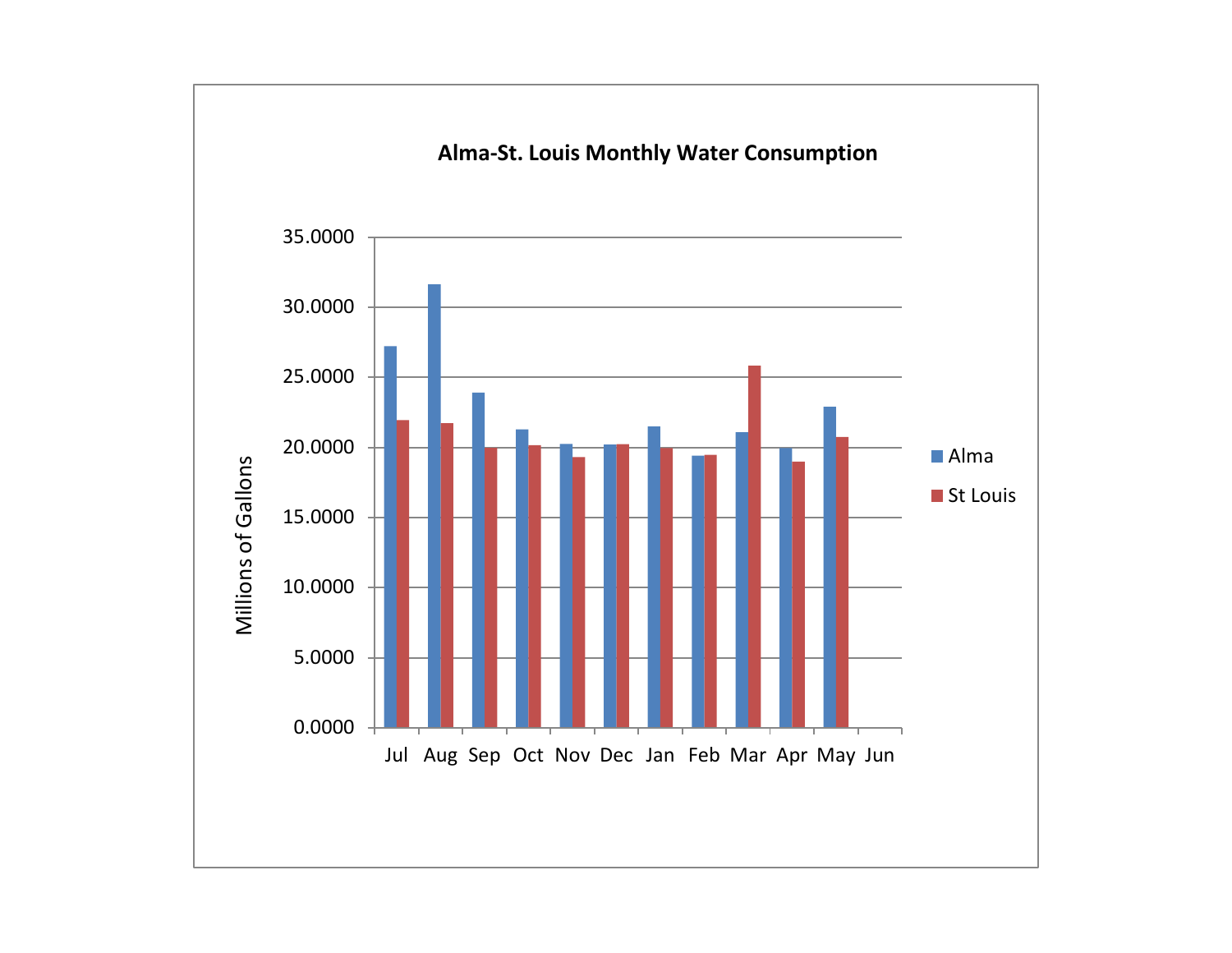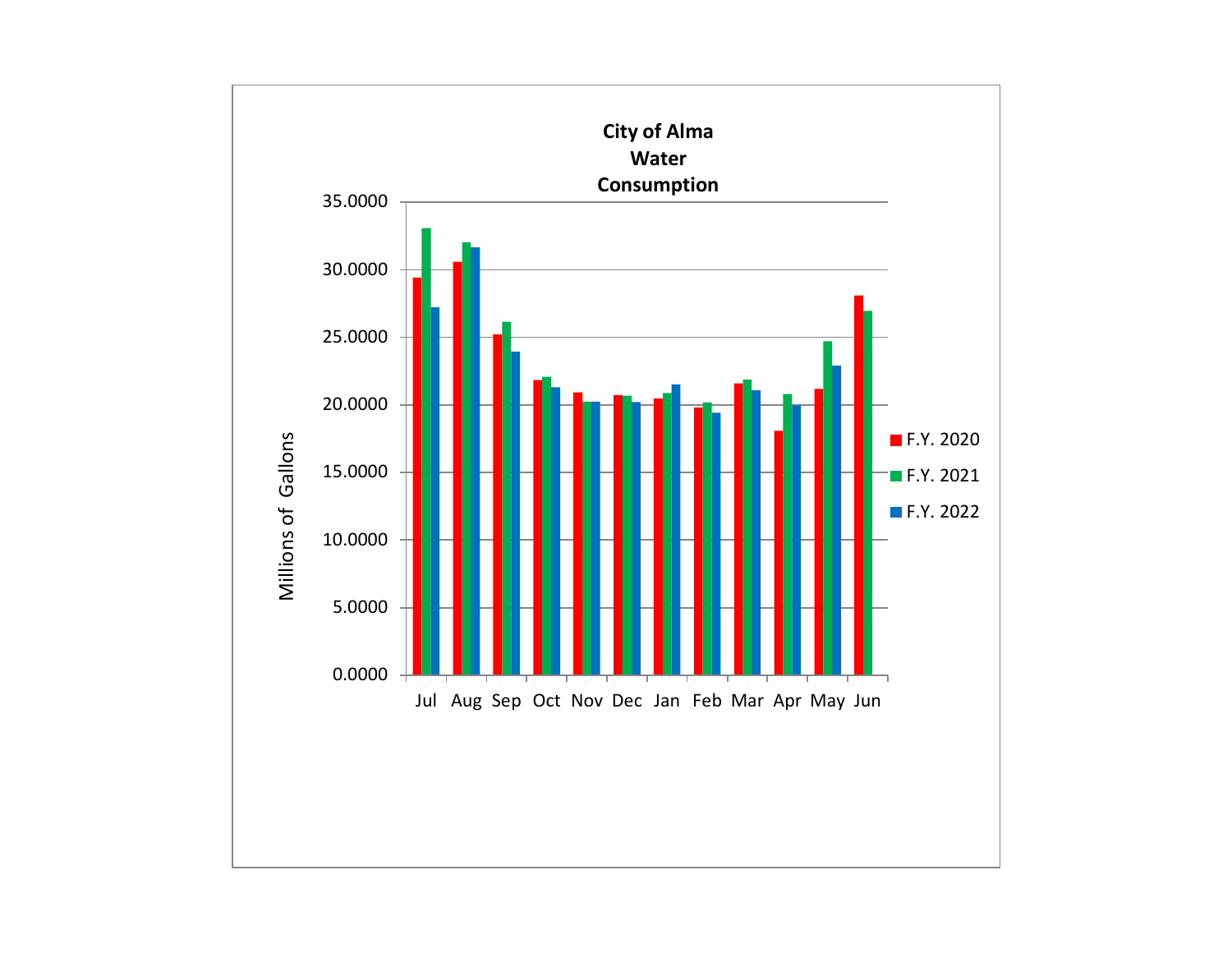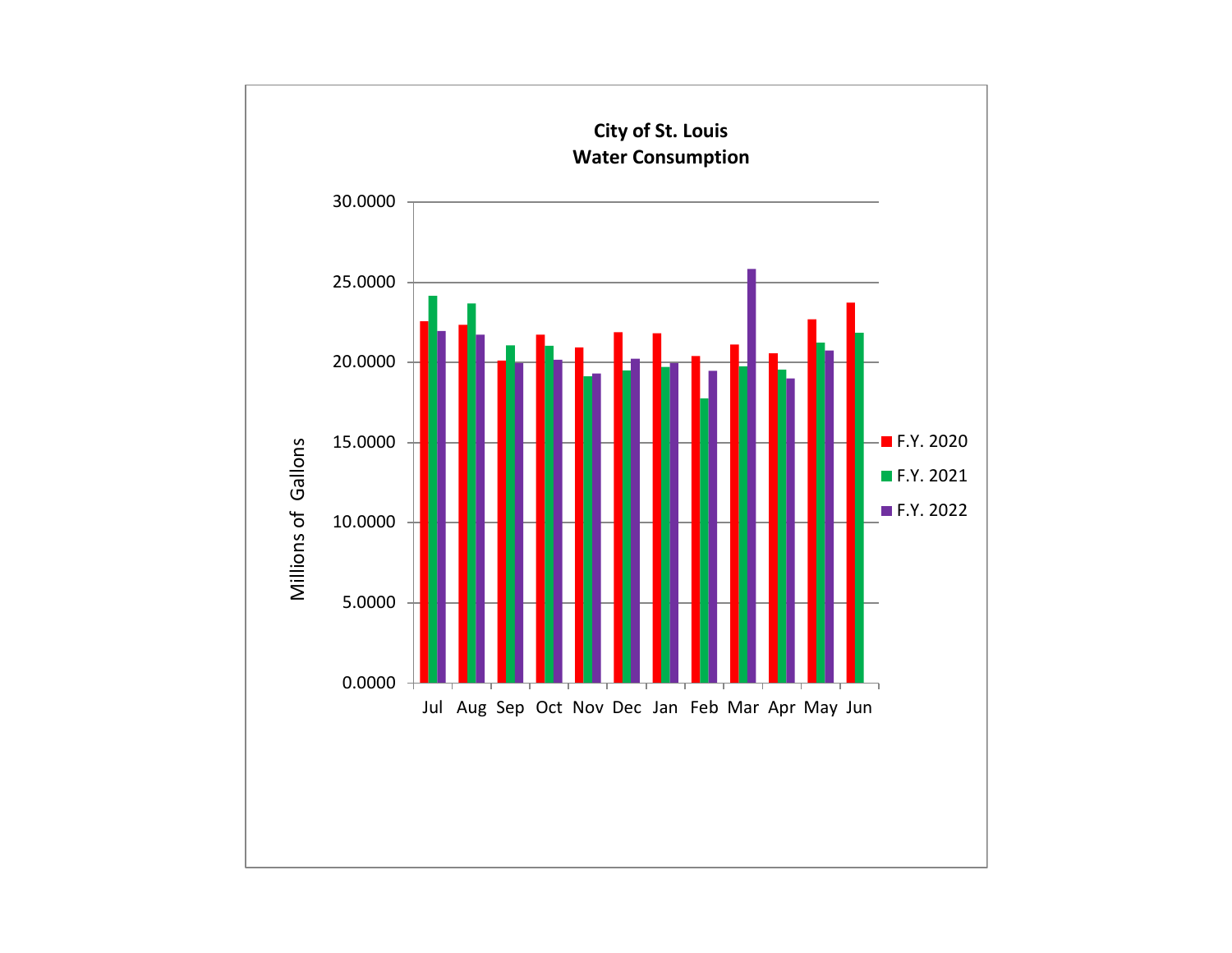<span id="page-7-0"></span>

| lid.            | Task                                  | <b>Task Name</b>                                       | Duration  | Start                    | Finish                       | Prede                                                                                                                                                                                                                        |  |
|-----------------|---------------------------------------|--------------------------------------------------------|-----------|--------------------------|------------------------------|------------------------------------------------------------------------------------------------------------------------------------------------------------------------------------------------------------------------------|--|
|                 | Mode                                  |                                                        |           |                          |                              |                                                                                                                                                                                                                              |  |
|                 |                                       |                                                        |           |                          |                              |                                                                                                                                                                                                                              |  |
|                 |                                       |                                                        |           |                          |                              |                                                                                                                                                                                                                              |  |
|                 |                                       |                                                        |           |                          |                              |                                                                                                                                                                                                                              |  |
|                 |                                       |                                                        |           |                          |                              |                                                                                                                                                                                                                              |  |
|                 |                                       |                                                        |           |                          |                              |                                                                                                                                                                                                                              |  |
|                 | O<br>Т.                               |                                                        |           |                          |                              | April September   October   October   Novem   Nulle   April   April   April   April   April   April   April   October   Novem   Nulle   April   April   October   Novem   Nulle   April   April   April   Internet   April   |  |
| $\overline{2}$  |                                       | St. Louis Water Supply Replacement Well 12 151 days    |           | Fri 4/1/22               | Mon 10/31/22                 |                                                                                                                                                                                                                              |  |
|                 |                                       | Well House and Raw Water Main                          |           |                          |                              |                                                                                                                                                                                                                              |  |
| $\overline{3}$  |                                       | <b>Preconstruction Meeting</b>                         | 1 day     | Fri 4/22/22              | Fri 4/22/22                  | H                                                                                                                                                                                                                            |  |
| $\overline{4}$  | Г.,                                   |                                                        |           |                          |                              |                                                                                                                                                                                                                              |  |
| 5 <sup>5</sup>  | Г.,                                   |                                                        |           |                          |                              |                                                                                                                                                                                                                              |  |
| 6               |                                       | Well house 12 Site                                     | 113 days? | Mon 5/30/22              | Wed 11/2/22                  |                                                                                                                                                                                                                              |  |
| $7\overline{ }$ | ■■                                    | Mobilization                                           | 2 days    | Mon 6/6/22               | Tue 6/7/22                   |                                                                                                                                                                                                                              |  |
| 8               |                                       | Mass Site Grading                                      |           | Wed 6/8/22               | Fri 6/10/22                  | $\overline{7}$                                                                                                                                                                                                               |  |
|                 | Г.,                                   |                                                        | 3 days    |                          |                              |                                                                                                                                                                                                                              |  |
| 9               | Г.,                                   | Driveway Installation                                  | 3 days    | Mon 6/13/22              | Wed 6/15/22 8                |                                                                                                                                                                                                                              |  |
| 10              | С.,                                   | 12" DI water main stubbed into building                | 1 day     | Thu 6/16/22              | Thu 6/16/22 9                |                                                                                                                                                                                                                              |  |
| 11              | 75                                    | <b>Footing Excavation</b>                              | 2 days    | Fri 6/17/22              | Mon 6/20/22 10               |                                                                                                                                                                                                                              |  |
| 12              | Г.                                    | Footings                                               | 2 days    | Tue 6/21/22              | Wed 6/22/22 11               |                                                                                                                                                                                                                              |  |
| 13              |                                       | Foundations                                            |           | Thu 6/23/22              | Fri 6/24/22                  | 12                                                                                                                                                                                                                           |  |
| 14              | Г.,                                   | Rough Plumbing/Electrical                              | 2 days    | Mon 6/27/22              | Fri 7/8/22                   | 13                                                                                                                                                                                                                           |  |
|                 | Т.                                    |                                                        | 10 days   |                          |                              |                                                                                                                                                                                                                              |  |
| 15              | Г.,                                   | Concrete Floor                                         | 1 day     | Mon 7/11/22              | Mon 7/11/22 14               |                                                                                                                                                                                                                              |  |
| 16              | г.,                                   | Masonary                                               | 5 days    | Tue 7/12/22              | Mon 7/18/22 15               |                                                                                                                                                                                                                              |  |
| 17              | С.,                                   | Rough Carpentry                                        | 2 days    | Tue 7/19/22              | Wed 7/20/22 16               |                                                                                                                                                                                                                              |  |
| 18              | Г.,                                   | Roof                                                   | 3 days    | Thu 7/21/22              | Mon 7/25/22 17               |                                                                                                                                                                                                                              |  |
| 19              | Тъ,                                   | Doors/Harware                                          | 1 day     | Tue 7/26/22              | Tue 7/26/22 18               |                                                                                                                                                                                                                              |  |
| 20              | С.,                                   | Insulation/Drywall                                     | 5 days    | Wed 7/27/22              | Tue 8/2/22                   | 19                                                                                                                                                                                                                           |  |
| 21              | <b>A</b>                              | Painting                                               | 5 days    | Wed 8/3/22               | Tue 8/9/22                   | 20                                                                                                                                                                                                                           |  |
| 22              | ang pa                                | <b>Exterior Concrete</b>                               | 2 days    | Wed 8/10/22              | Thu 8/11/22 21               |                                                                                                                                                                                                                              |  |
|                 | $23$ $\frac{1}{10}$ $\frac{1}{5}$     | <b>Final Electrical</b>                                | 3 days    | Thu 9/15/22              | Mon 9/19/22                  | <b>Contract</b>                                                                                                                                                                                                              |  |
|                 | $24$ $\frac{1}{20}$ $\frac{1}{2}$     | Set pump                                               | 3 days    | Thu 9/1/22               | Mon 9/5/22                   |                                                                                                                                                                                                                              |  |
| 25              | <b>I</b> and                          | <b>Mechanical Piping</b>                               | 4 days    | Tue 9/6/22               | Fri 9/9/22                   | 24                                                                                                                                                                                                                           |  |
| 26              | Г.,                                   | Startup                                                | 5 days    |                          |                              |                                                                                                                                                                                                                              |  |
| 27              | Г.,                                   | Punchlist/Cleanup                                      | 5 days    | Tue 10/18/22             | Mon 10/24/22 26              |                                                                                                                                                                                                                              |  |
|                 | 28 $\frac{1}{2}$ ,                    | ???Generator Installation & startup ??? 3 days         |           | Tue 6/6/23               | Thu 6/8/23                   |                                                                                                                                                                                                                              |  |
| 29              | <b>CA</b>                             |                                                        |           |                          |                              |                                                                                                                                                                                                                              |  |
| 30 <sup>°</sup> | ы                                     | <b>Underground Pipe Installation</b>                   | 55 days   | Mon 8/15/22 Fri 10/28/22 |                              |                                                                                                                                                                                                                              |  |
| 31              | <b>CA</b>                             | Open Cut 12" Water Main                                | 20 days   | Mon 8/15/22              | Fri 9/9/22                   |                                                                                                                                                                                                                              |  |
|                 | $32 \quad \boxed{37} \quad \boxed{3}$ | Directional Drill 12" Water Main                       | 12 days   | Mon 9/12/22              | Tue 9/27/22 31               |                                                                                                                                                                                                                              |  |
| 33              | <b>CA</b>                             | Pressure Test                                          | 1 day     | Wed 9/28/22              | Wed 9/28/22 32               |                                                                                                                                                                                                                              |  |
| 34              | Г.,                                   | <b>Chlorination &amp; Testing</b>                      | 5 days    | Thu 9/29/22              | Wed 10/5/22 33               |                                                                                                                                                                                                                              |  |
| 35              | Г.,                                   | Tie Ins                                                | 3 days    | Thu 10/6/22              | Mon 10/10/22 34              |                                                                                                                                                                                                                              |  |
| 36              | Г.                                    | <b>Ditch Restoration</b>                               | 8 days    | Thu 9/29/22              | Mon 10/10/22 33              |                                                                                                                                                                                                                              |  |
| 37              | Г.,                                   | Guardrail                                              | 1 day     | Tue 10/11/22             | Tue 10/11/22 36              |                                                                                                                                                                                                                              |  |
| 38              | Г.                                    | Road Reconstruction                                    | 4 days    | Tue 10/11/22             | Fri 10/14/22 35              |                                                                                                                                                                                                                              |  |
| 39              | ШB                                    | <b>Asphalt Paving</b>                                  | 2 days    |                          | Mon 10/17/22 Tue 10/18/22 38 |                                                                                                                                                                                                                              |  |
| 40              | Г.                                    | Shoulder Gravel                                        | 1 day     |                          |                              |                                                                                                                                                                                                                              |  |
| 41              | Т.                                    | Final Cleanup                                          | 3 days    |                          |                              |                                                                                                                                                                                                                              |  |
|                 |                                       |                                                        |           |                          |                              |                                                                                                                                                                                                                              |  |
|                 |                                       | Task<br>Project: St. Louis Well 12 Sched<br>Split<br>. | Summary   | Project Summary          |                              | Inactive Milestone<br>Start-only<br>$\Diamond$<br>L.<br><b>External Milestone</b><br>$\Diamond$<br>Manual Progress<br>Duration-only<br><b>I</b><br>Manual Summary Rollup<br>÷<br>Inactive Summary<br>Finish-only<br>Deadline |  |
|                 | Date: Thu 5/26/22                     | Milestone<br>$\Diamond$                                |           | Inactive Task            |                              | Manual Task<br>Manual Summary<br><b>T</b> External Tasks<br><b>Contract</b><br>Progress                                                                                                                                      |  |
|                 |                                       |                                                        |           |                          |                              | Page 1                                                                                                                                                                                                                       |  |

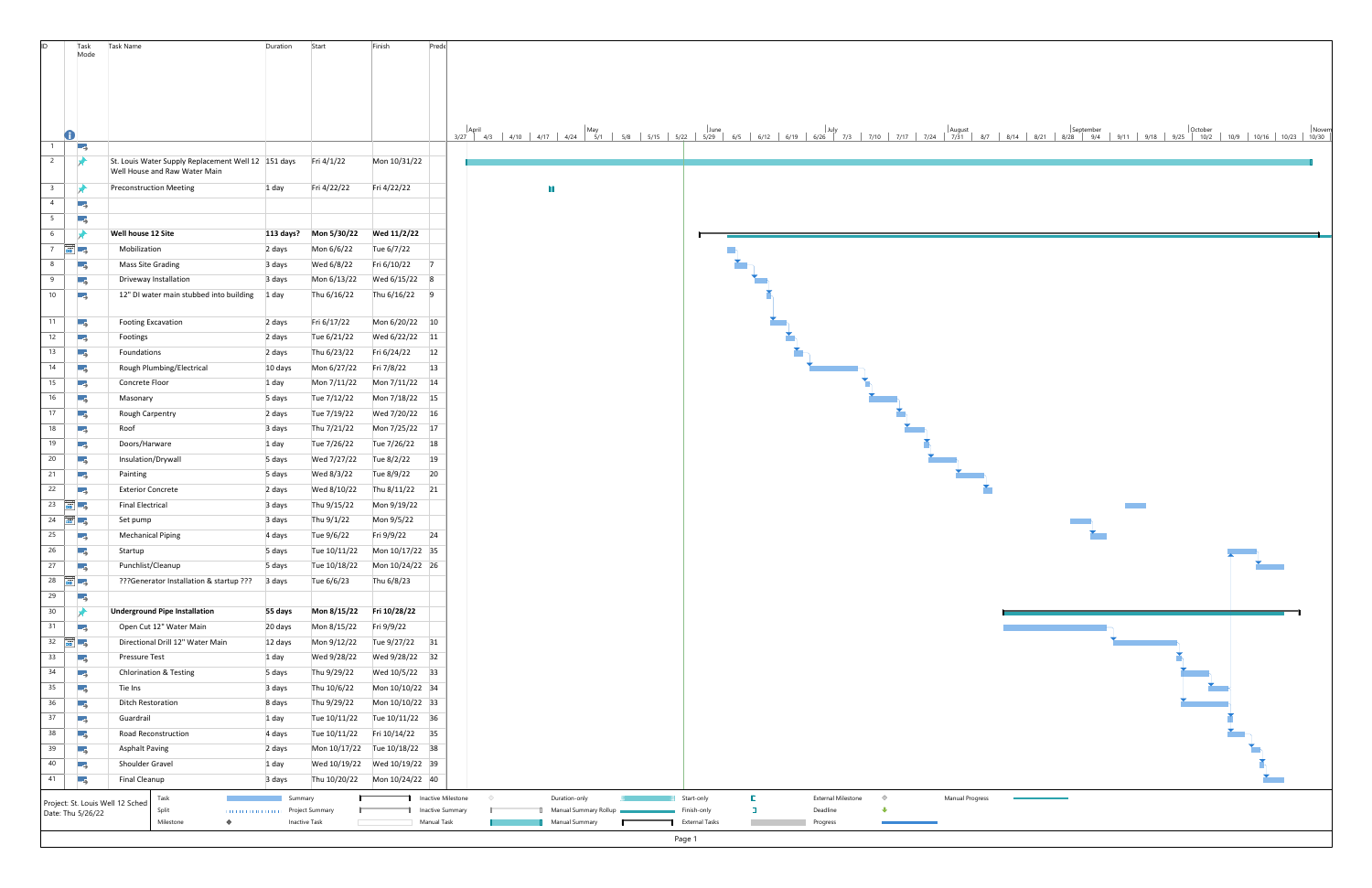## <span id="page-8-0"></span>06/08/2022 09:46 AM CHECK REGISTER FOR CITY OF ST LOUIS Page: 1/1 DB: St Louis CHECK DATE FROM 05/01/2022 - 05/31/2022

| Check Date                                                                                                                                                           | Check                                                                                        | Vendor Name                                                                                                                                                                                                                                               | Amount                                                                                                                      |
|----------------------------------------------------------------------------------------------------------------------------------------------------------------------|----------------------------------------------------------------------------------------------|-----------------------------------------------------------------------------------------------------------------------------------------------------------------------------------------------------------------------------------------------------------|-----------------------------------------------------------------------------------------------------------------------------|
| Bank 0597 GAWA CHECKING                                                                                                                                              |                                                                                              |                                                                                                                                                                                                                                                           |                                                                                                                             |
| 05/04/2022<br>05/04/2022<br>05/04/2022<br>05/04/2022<br>05/04/2022<br>05/04/2022<br>05/04/2022<br>05/04/2022<br>05/04/2022<br>05/04/2022<br>05/04/2022<br>05/04/2022 | 2831<br>2832<br>2833<br>2834<br>2835<br>2836<br>2837<br>2838<br>2839<br>2840<br>2841<br>2842 | ALEXANDER CHEMICAL CORPORATION<br>ALMA HARDWARE<br>CARMEUSE<br>CITY OF ALMA<br>CONSUMERS ENERGY<br>DBI BUSINESS INTERIORS<br>FAMILY FARM & HOME<br>HAVILAND PRODUCTS<br>JOHLIN MEASUREMENT LTD<br>KONE CHICAGO<br>USA BLUE BOOK<br>VWR SCIENTIFIC<br>TNC. | 1,078.00<br>48.32<br>5,549.35<br>36,969.54<br>4,545.81<br>194.98<br>147.74<br>784.00<br>670.00<br>175.29<br>83.27<br>133.32 |
| 05/16/2022<br>05/16/2022<br>05/16/2022<br>05/16/2022                                                                                                                 | 2843<br>2844<br>2845<br>2846                                                                 | AAA SMART HOME<br>ALMA HARDWARE<br>CITY OF ST LOUIS<br>CONSUMERS ENERGY                                                                                                                                                                                   | 26.48<br>106.78<br>1,104.96<br>11,514.71                                                                                    |

0597 TOTALS:

Total of 16 Disbursements: 63,132.55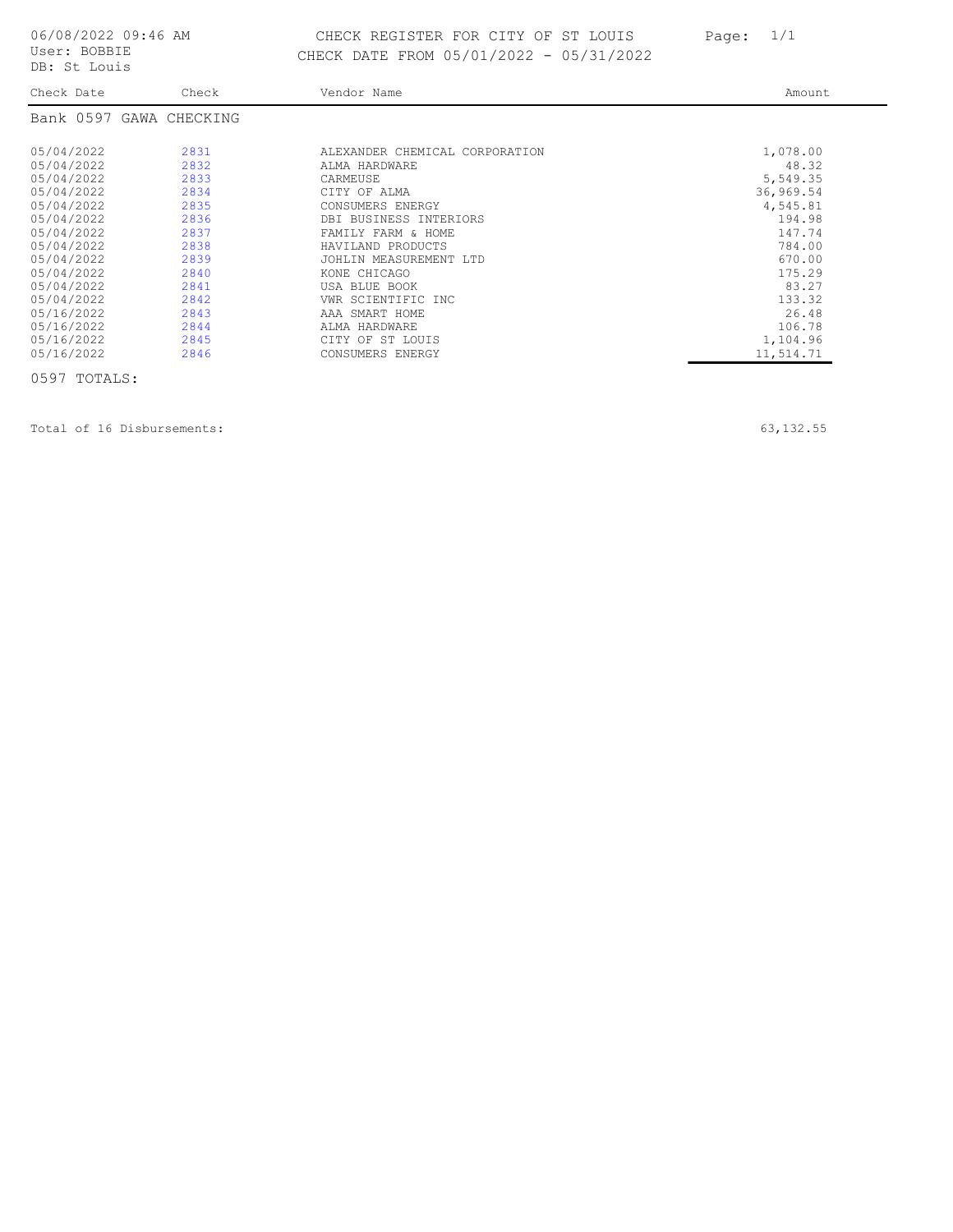| Page |  | 1/2 |
|------|--|-----|
|      |  |     |

CHECK DISBURSEMENT REPORT FOR CITY OF ST LOUIS CHECK DATE FROM 05/01/2022 - 05/31/2022

|  | User: BOBBIE  |
|--|---------------|
|  | DB: St. Louis |

06/08/2022 09:45 AM

| DB: St Louis |      |         |              |                        | Banks: 0597                                             |                     |            |
|--------------|------|---------|--------------|------------------------|---------------------------------------------------------|---------------------|------------|
| Check Date   | Bank | Check # | Invoice      | Payee                  | Description                                             | GL #                | Amount     |
| 05/04/2022   | 0597 | 2831    | 52734        |                        | ALEXANDER CHEMICAL CORPOHHYDROFLUOROSILLCIC ACID        | 597.536.000.750.001 | 1,078.00   |
| 05/04/2022   | 0597 | 2832    | C324408      | ALMA HARDWARE          | BROOM/ZIPLOCS/CLEANER/PLATES                            | 597.536.000.750.000 | 31.46      |
|              |      | 2832    | C324579      |                        | HANDLE/CLAMP/VINEGAR                                    | 597.536.000.750.000 | 16.86      |
|              |      |         |              |                        |                                                         |                     | 48.32      |
| 05/04/2022   | 0597 | 2833    | 94511438     | CARMEUSE               | HI CAL QL WATER                                         | 597.536.000.750.001 | 5,549.35   |
| 05/04/2022   | 0597 | 2834    | 22-000424    | CITY OF ALMA           | CHEMICALS                                               | 597.536.000.750.000 | 149.90     |
|              |      | 2834    | 22-000424    |                        | SALARIES                                                | 597.536.000.801.001 | 35, 382.92 |
|              |      | 2834    | 22-000424    |                        | UNIFORM RENTAL                                          | 597.536.000.801.001 | 49.00      |
|              |      | 2834    | 22-000424    |                        | SALARIES (CERTIFICATONS/CLASSES)                        | 597.536.000.801.001 | 650.05     |
|              |      | 2834    | 22-000424    |                        | FRINGES                                                 | 597.536.000.850.000 | 140.19     |
|              |      | 2834    | 22-000424    |                        | EQUIP RENTAL                                            | 597.536.000.943.000 | 530.84     |
|              |      | 2834    | 22-000424    |                        | COMMUNICATIONS                                          | 597.536.000.943.000 | 25.19      |
|              |      | 2834    | 22-000424    |                        | PW LABOR                                                | 597.536.599.801.003 | 41.45      |
|              |      |         |              |                        |                                                         |                     | 36,969.54  |
| 05/04/2022   | 0597 | 2835    | 205189935762 | CONSUMERS ENERGY       | ENERGY CHARGES (ELECTRIC) 5400 N LU597.536.000.920.000  |                     | 1,194.82   |
|              |      | 2835    | 205189935761 |                        | ENERGY CHARGES (ELECTRIC) 622 SOUTH 597.536.000.920.000 |                     | 854.81     |
|              |      | 2835    | 204655985581 |                        | ENERGY CHARGES 101 N LINCOLN (ELECT 597.536.000.920.000 |                     | 108.21     |
|              |      | 2835    | 204655985582 |                        | ENERGY CHARGES 200 N LICOLN (GAS) 0597.536.000.920.000  |                     | 2,387.97   |
|              |      |         |              |                        |                                                         |                     | 4,545.81   |
| 05/04/2022   | 0597 | 2836    | $251337 - 0$ | DBI BUSINESS INTERIORS | TONER/STAPLER                                           | 597.536.000.750.000 | 194.98     |
| 05/04/2022   | 0597 | 2837    | 19455/5      | FAMILY FARM & HOME     | MALE ADAPTERS/BUSHING REDUCER/COUPL 597.536.000.750.000 |                     | 147.74     |
| 05/04/2022   | 0597 | 2838    | 430110       | HAVILAND PRODUCTS      | SULFURIC ACID                                           | 597.536.000.750.001 | 1,104.00   |
|              |      | 2838    | 430669       |                        | CREDIT MEMO FOR CONTAINER RETURN                        | 597.536.000.750.001 | (320.00)   |
|              |      |         |              |                        |                                                         |                     | 784.00     |
| 05/04/2022   | 0597 | 2839    | 10153107     | JOHLIN MEASUREMENT LTD | SMART CARDS                                             | 597.536.599.750.000 | 670.00     |
| 05/04/2022   | 0597 | 2840    | 962174577    | KONE CHICAGO           | WATER PLANT MAINTENANCE 04/01-6/30/597.536.000.801.000  |                     | 175.29     |
| 05/04/2022   | 0597 | 2841    | 922550       | USA BLUE BOOK          | RICCA ERIOCHROME INDICATOR                              | 597.536.000.750.000 | 83.27      |
| 05/04/2022   | 0597 | 2842    | 8808109389   | VWR SCIENTIFIC INC     | THERM 0/70C CALIB 37C 30MIL BTL                         | 597.536.000.750.000 | 133.32     |
| 05/16/2022   | 0597 | 2843    | 7522537      | AAA SMART HOME         | WATER TREATMENT MONITORING 05/01-05597.536.000.801.000  |                     | 26.48      |
| 05/16/2022   | 0597 | 2844    | C324859      | ALMA HARDWARE          | CLEANER/TOILET PAPER/TRASH BAGS/DIS597.536.000.750.000  |                     | 106.78     |
| 05/16/2022   | 0597 | 2845    | 22-0002302   | CITY OF ST LOUIS       | POSTAGE REIMBURSEMENT THROUG 04/30/597.536.599.750.000  |                     | 31.27      |
|              |      | 2845    | 22-0002293   |                        | GAWA ACCT PROCESSING MAY 2022                           | 597.536.599.801.006 | 1,073.69   |

1,104.96